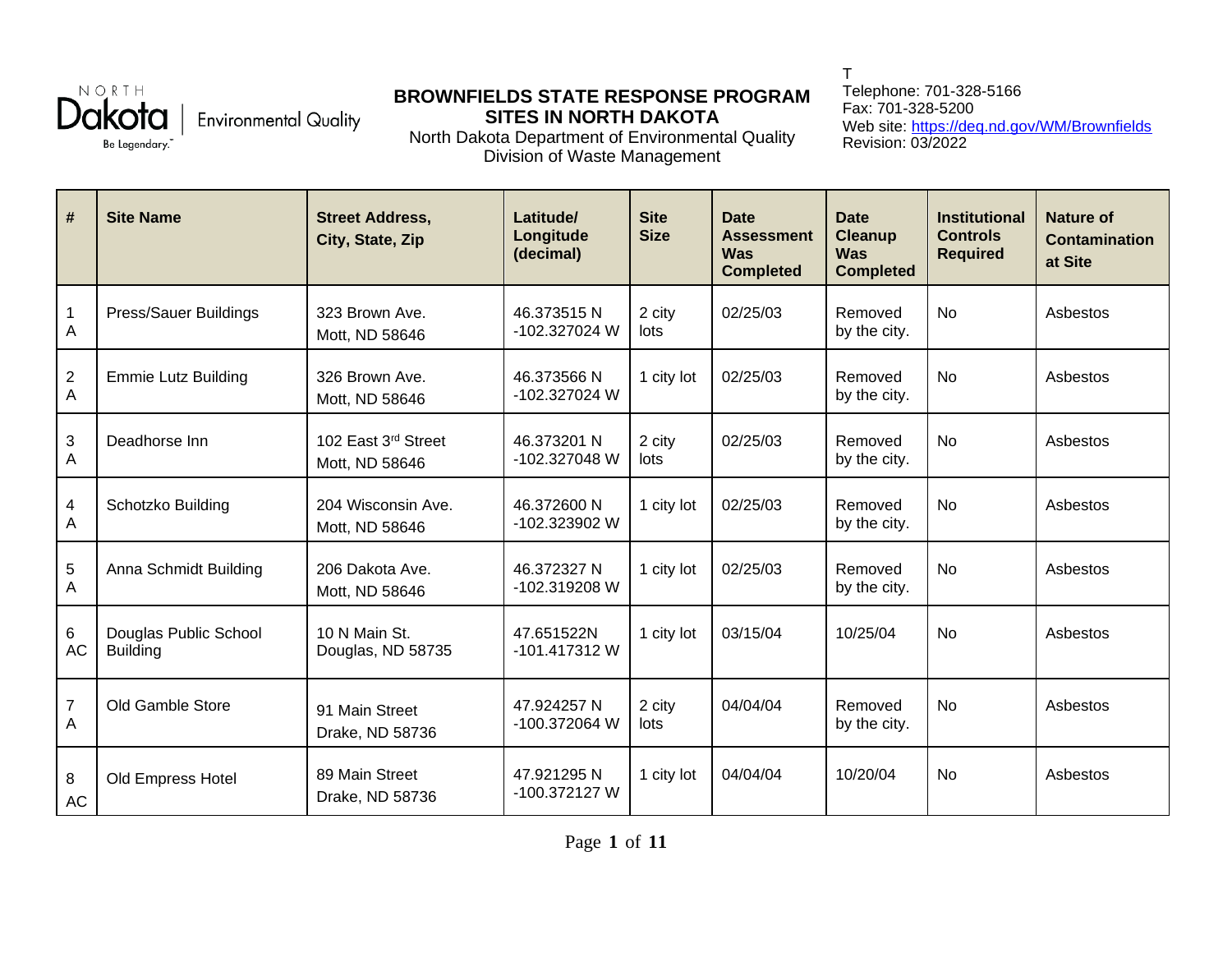| $\#$            | <b>Site Name</b>              | <b>Street Address,</b><br>City, State, Zip           | Latitude/<br>Longitude<br>(decimal) | <b>Site</b><br><b>Size</b> | <b>Date</b><br><b>Assessment</b><br><b>Was</b><br><b>Completed</b> | <b>Date</b><br><b>Cleanup</b><br><b>Was</b><br><b>Completed</b> | <b>Institutional</b><br><b>Controls</b><br><b>Required</b> | <b>Nature of</b><br><b>Contamination</b><br>at Site |
|-----------------|-------------------------------|------------------------------------------------------|-------------------------------------|----------------------------|--------------------------------------------------------------------|-----------------------------------------------------------------|------------------------------------------------------------|-----------------------------------------------------|
| 9<br><b>AC</b>  | <b>Mercer School Building</b> | 114 W North St.<br>Mercer ND 58559                   | 47.490119 N<br>-100.710600 W        | 1 city lot                 | 04/04/04                                                           | 10/18/04                                                        | <b>No</b>                                                  | Asbestos                                            |
| 10<br><b>AC</b> | <b>Welo Building</b>          | 19 Main Street<br>Velva, ND 58790                    | 48.061929 N<br>-100.928866 W        | 1 city lot                 | 04/04/04                                                           | 10/26/04                                                        | <b>No</b>                                                  | Asbestos                                            |
| 11<br><b>AC</b> | <b>Nation Guard Armory</b>    | 304 South 5th Street<br>Wahpeton, ND 58075           | 46.261809 N<br>-96.606898 W         | 1 city lot                 | 04/04/04                                                           | 02/10/05                                                        | <b>No</b>                                                  | Asbestos                                            |
| 12<br>AC        | Old City Hall Building        | 417 Second Ave. N<br>Wahpeton, ND 58075              | 46.264143 N<br>-96.605450 W         | 1 city lot                 | 04/04/04                                                           | 02/10/05                                                        | <b>No</b>                                                  | Asbestos                                            |
| 13<br>А         | Golden Rule                   | 201 2 <sup>nd</sup> Avenue SW<br>Ellendale, ND 58436 | 45.999581N<br>-98.533499W           | 1 city lot                 | 07/17/05                                                           |                                                                 | <b>No</b>                                                  | Asbestos                                            |
| 14<br><b>AC</b> | Mantador Public School        | 405 County Road 25<br>Mantador, ND 58058             | 46.167263N<br>-96.979037W           | 1 city lot                 | 12/22/05                                                           | 11/07/06                                                        | <b>No</b>                                                  | Asbestos                                            |
| 15<br><b>AC</b> | <b>Starlites Theater</b>      | 100 Division Ave. S<br>Cavalier ND 58220             | 48.793829N<br>-97.622291W           | 1 city lot                 | 12/22/05                                                           | 07/12/06                                                        | <b>No</b>                                                  | Asbestos                                            |
| 16<br>AC        | Old Library Building          | Wishek, ND 58495                                     | 46.2549N<br>$-99.5577W$             | 2 city<br>lots             | 12/22/05                                                           | 08/24/06                                                        | <b>No</b>                                                  | Asbestos                                            |
| 17<br>Α         | <b>Former Rainbow Service</b> | 214 Emma St. NW<br>St. John, ND 58369                | 48.940413N<br>-99.708993 W          | 1 city lot                 | 07/10/06                                                           | No cleanup<br>required.                                         | <b>No</b>                                                  | Petroleum                                           |
| 18<br>AC        | Former Car Dealership         | 30 East 4th Street<br>Grafton, ND 58237              | 48.420600 N<br>-97.410691 W         | 0.8<br>Acres               | 07/10/06                                                           | 11/12/08                                                        | <b>No</b>                                                  | Petroleum                                           |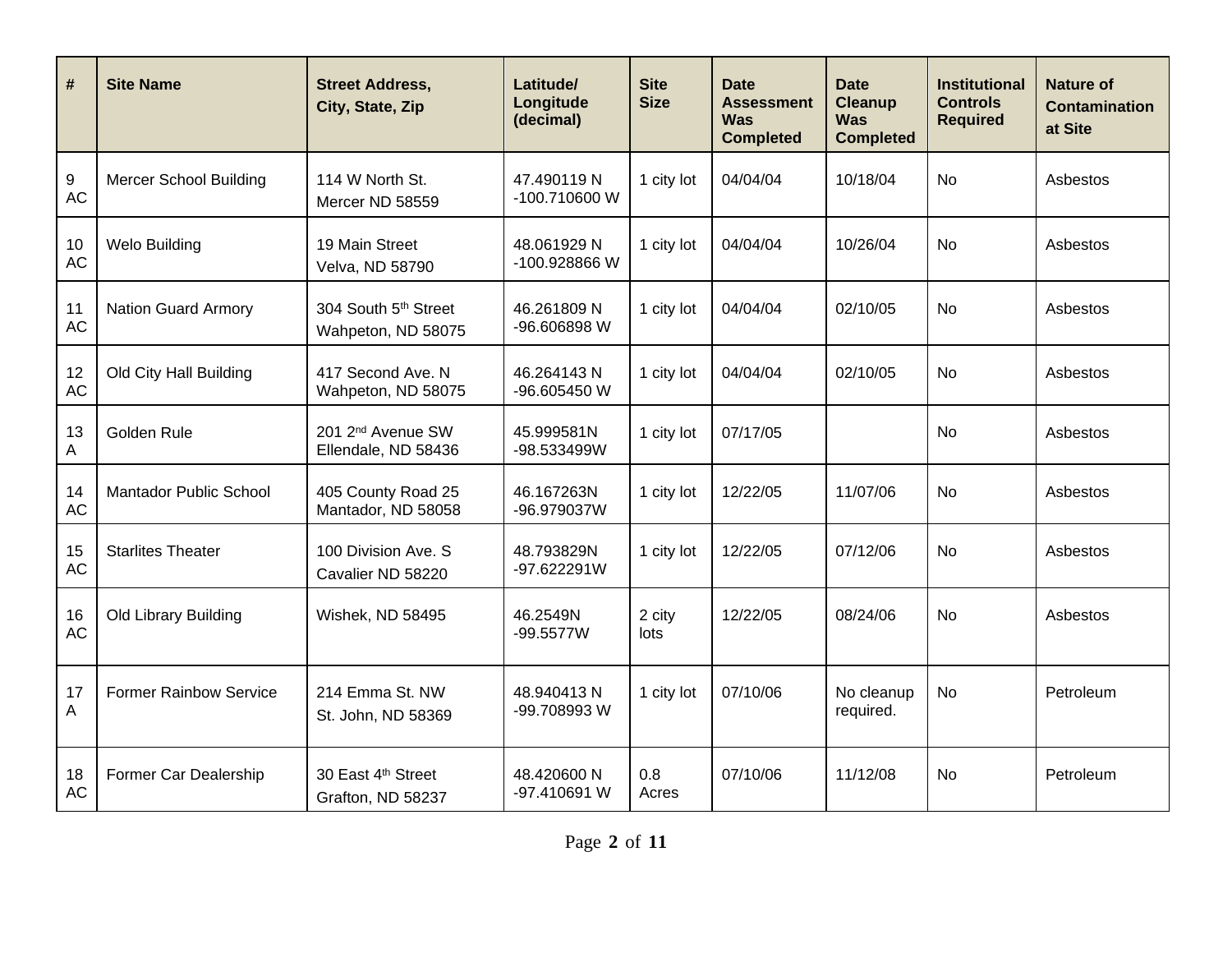| $\#$            | <b>Site Name</b>                       | <b>Street Address,</b><br>City, State, Zip          | Latitude/<br>Longitude<br>(decimal) | <b>Site</b><br><b>Size</b> | <b>Date</b><br><b>Assessment</b><br><b>Was</b><br><b>Completed</b> | <b>Date</b><br><b>Cleanup</b><br><b>Was</b><br><b>Completed</b> | <b>Institutional</b><br><b>Controls</b><br><b>Required</b> | <b>Nature of</b><br><b>Contamination</b><br>at Site |
|-----------------|----------------------------------------|-----------------------------------------------------|-------------------------------------|----------------------------|--------------------------------------------------------------------|-----------------------------------------------------------------|------------------------------------------------------------|-----------------------------------------------------|
|                 |                                        |                                                     |                                     |                            |                                                                    |                                                                 |                                                            |                                                     |
| 19<br><b>AC</b> | Old Stone Apartment<br><b>Building</b> | 120 Hickory Ave. W<br>Linton, ND 58552              | 46.266885N<br>-100.233176W          | 1 City lot                 | 09/07/06                                                           | 01/18/07                                                        | <b>No</b>                                                  | Asbestos                                            |
| 20<br>A         | Former Integra Castings<br>facility    | Highway 281 and 17<br>Cando, ND 58324               | 48.486673N<br>-99.209550W           | 10 Acres                   | 08/18/06                                                           | No cleanup<br>required.                                         | <b>No</b>                                                  | Lead and<br>Arsenic                                 |
| 21<br><b>AC</b> | M & M Enterprises                      | 505 Maplewood Drive<br>Thompson, ND 58278           | 47.772318N<br>-97.102399W           | 1 Acre                     | 02/27/07                                                           | 10/29/07                                                        | <b>No</b>                                                  | Asbestos                                            |
| 22<br>AC        | <b>GI Enterprise</b>                   | 514 Third Avenue<br>Litchville, ND 58461            | 46.654224N<br>-98.193899W           | 0.2<br>Acres               | 02/27/07                                                           | 07/22/08                                                        | <b>No</b>                                                  | Asbestos                                            |
| 23<br><b>AC</b> | City Bar                               | 519 Third Avenue<br>Litchville, ND 58461            | 46.654199N<br>-98.193899W           | 0.4<br>Acres               | 02/27/07                                                           | 07/22/08                                                        | <b>No</b>                                                  | Asbestos                                            |
| 24<br>Α         | Super Valu                             | 518 Third Avenue<br>Litchville, ND 58461            | 46.654204N<br>-98.193899W           | 0.3<br>Acres               | 02/27/07                                                           |                                                                 | <b>No</b>                                                  | Asbestos                                            |
| 25<br>A         | Former Potato Wash<br>Facility         | <b>Railroad Avenue East</b><br>Park River, ND 58270 | 48.387717N<br>-97.739536W           | 2.0<br>Acres               | 10/25/07                                                           | No cleanup<br>required                                          | <b>No</b>                                                  | <b>No</b><br>contamination<br>identified            |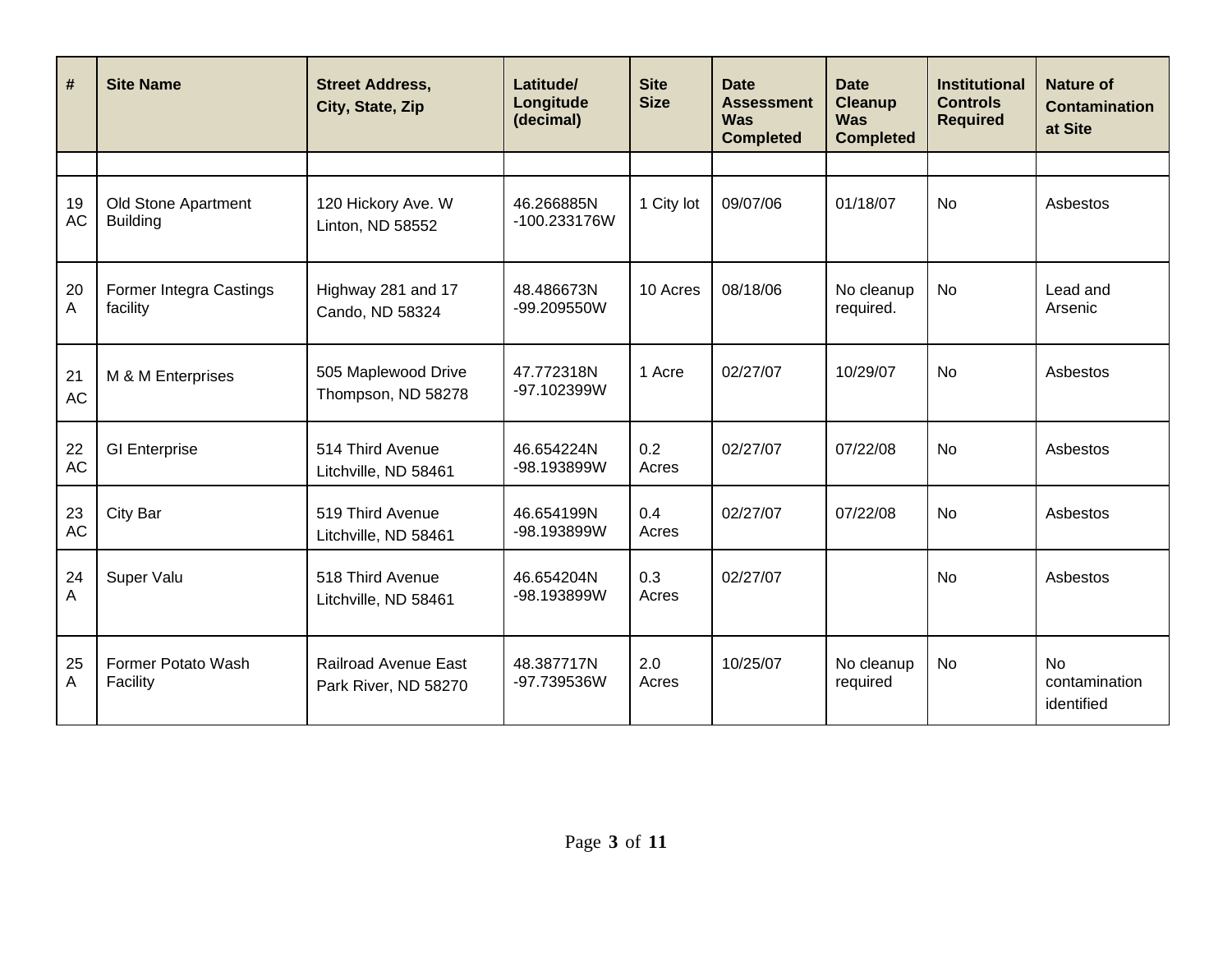| $\#$            | <b>Site Name</b>                          | <b>Street Address,</b><br>City, State, Zip                                                      | Latitude/<br>Longitude<br>(decimal) | <b>Site</b><br><b>Size</b> | <b>Date</b><br><b>Assessment</b><br><b>Was</b><br><b>Completed</b> | <b>Date</b><br><b>Cleanup</b><br>Was<br><b>Completed</b> | <b>Institutional</b><br><b>Controls</b><br><b>Required</b> | Nature of<br><b>Contamination</b><br>at Site                                                                |
|-----------------|-------------------------------------------|-------------------------------------------------------------------------------------------------|-------------------------------------|----------------------------|--------------------------------------------------------------------|----------------------------------------------------------|------------------------------------------------------------|-------------------------------------------------------------------------------------------------------------|
| 26<br>C         | <b>Bismarck Town Gas Site</b>             | Northeast corner of the<br>intersection of Front Ave.<br>and Tenth Street<br>Bismarck, ND 58504 | 46.804100N<br>-100.777100W          | 0.7<br>Acres               | 09/2006 -<br>Conducted<br>by previous<br>property<br>owner         | 08/06/07                                                 | <b>No</b>                                                  | Benzene,<br>Toluene,<br>Ethyl-benzene<br>and Xylenes<br>(BTEX), Total<br>Petroleum<br>Hydrocarbons<br>(TPH) |
| 27<br><b>AC</b> | Mott Good Samaritan<br>Home               | Lots 20-24 of Block 41 of<br>Brown's 2 <sup>nd</sup> Addition<br>Mott, ND 58646                 | 46.373400N<br>$-102.319231W$        | 0.6<br>Acres               | 04/27/07                                                           | 09/30/08                                                 | No                                                         | Asbestos                                                                                                    |
| 28<br>C         | JC Penney Store                           | 413-419 Dakota Ave.<br>Wahpeton, ND 58075                                                       | 46.263763N<br>-96.605828W           | 0.4<br>Acres               | Conducted<br>by the City.                                          | 06/20/07                                                 | No                                                         | Asbestos                                                                                                    |
| 29<br>C         | Pembina Community<br>Center               | 172 Rolette Street W.<br>Pembina, ND 58271                                                      | 48.968110N<br>-97.244235W           | 0.2<br>Acres               | 08/15/06 -<br>Conducted<br>by City.                                | 10/21/07                                                 | <b>No</b>                                                  | Asbestos                                                                                                    |
| 30<br>C         | Former Shoes and Stuff<br><b>Building</b> | 510 Main Street<br>Milnor, ND 58060                                                             | 46.259259N<br>-97.456025W           | 0.10<br>Acres              | 07/18/07 -<br>Conducted<br>by City                                 | 02/01/08                                                 | <b>No</b>                                                  | Asbestos                                                                                                    |
| 31<br><b>AC</b> | Side Street Saloon                        | 511 Main Street<br>Milnor, ND 58060                                                             | 46.259247N<br>-97.456025W           | 0.10<br>Acres              | 02/06/08                                                           | 06/09/08                                                 | <b>No</b>                                                  | Asbestos                                                                                                    |
| 32<br>C         | Old Northwest Bell Building               | 10 South Main Street<br>Leonard, ND 585052                                                      | 46.650415N<br>-97.246858W           | 0.03<br>Acres              | $09/02/08 -$<br>Conducted<br>by City                               | 04/17/09                                                 | <b>No</b>                                                  | Asbestos                                                                                                    |
| 33              | <b>Former Farmerette Building</b>         | 105 Main Street                                                                                 | 47.922361N                          | 0.2                        | 04/14/08                                                           | Removed                                                  | No                                                         | Asbestos                                                                                                    |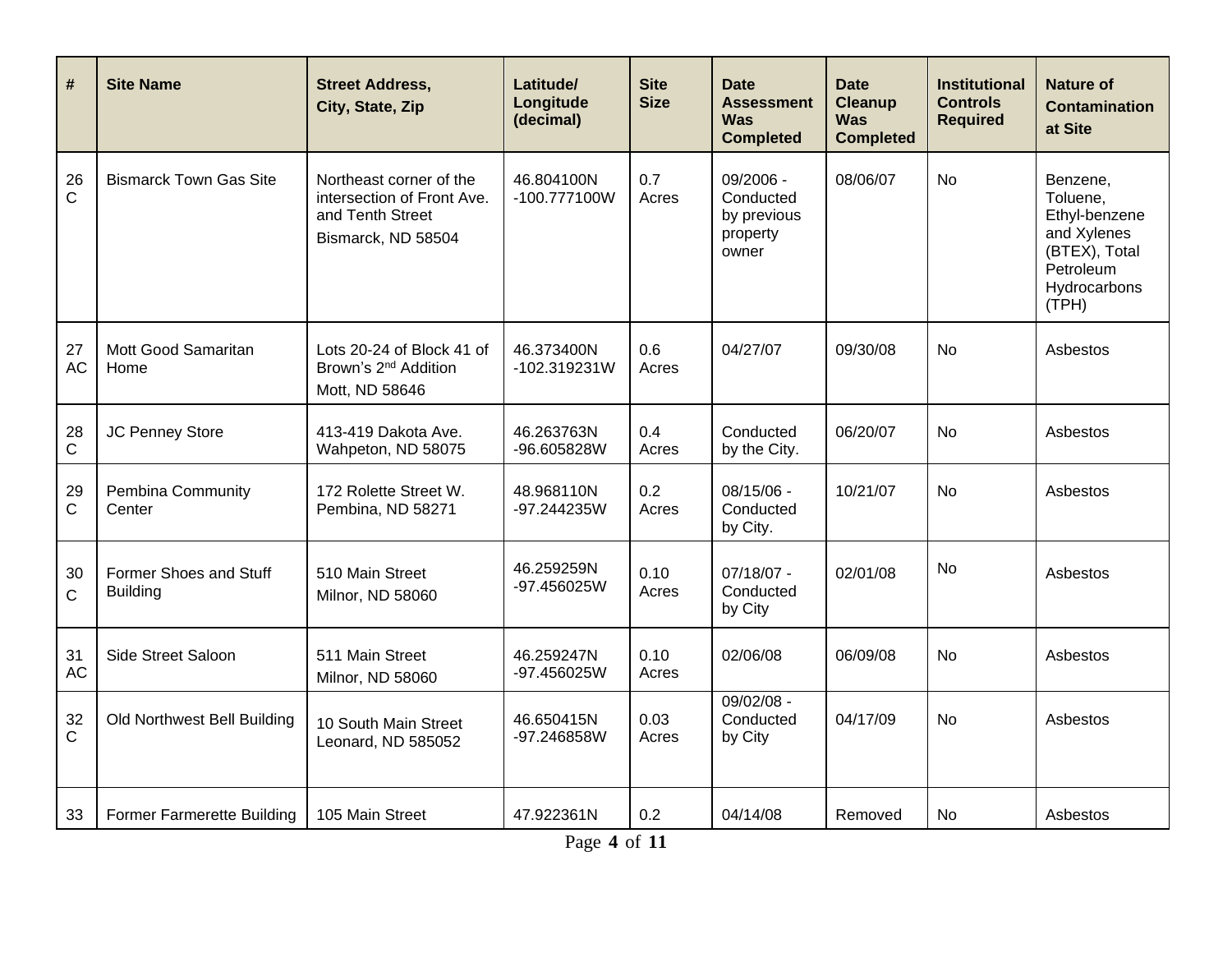| $\vert$ #                 | <b>Site Name</b>                      | <b>Street Address,</b><br>City, State, Zip | Latitude/<br>Longitude<br>(decimal) | <b>Site</b><br><b>Size</b> | <b>Date</b><br><b>Assessment</b><br><b>Was</b><br><b>Completed</b> | <b>Date</b><br><b>Cleanup</b><br><b>Was</b><br><b>Completed</b> | <b>Institutional</b><br><b>Controls</b><br><b>Required</b> | <b>Nature of</b><br><b>Contamination</b><br>at Site |
|---------------------------|---------------------------------------|--------------------------------------------|-------------------------------------|----------------------------|--------------------------------------------------------------------|-----------------------------------------------------------------|------------------------------------------------------------|-----------------------------------------------------|
| $\boldsymbol{\mathsf{A}}$ |                                       | Drake, ND 58736                            | -100.372262W                        | Acres                      |                                                                    | by the city.                                                    |                                                            |                                                     |
| 34<br>Α                   | Former JC Penney Building             | 101 Main Street<br>Drake, ND 58736         | 47.922329N<br>-100.372236W          | 0.2<br>Acres               | 04/14/08                                                           | Removed<br>by the city.                                         | <b>No</b>                                                  | Asbestos                                            |
| 35<br>A                   | Former Bank Building                  | Heaton, ND 58418                           | 47.478342N<br>-99.547602W           | 0.3<br>Acres               | 11/12/08                                                           | Removed<br>by the<br>township.                                  | <b>No</b>                                                  | Asbestos                                            |
| 36<br>A                   | Former Store Building                 | Heaton, ND 58418                           | 47.478342N<br>-99.547621W           | 0.3<br>Acres               | 11/12/08                                                           | Removed<br>by the<br>township.                                  | <b>No</b>                                                  | Asbestos                                            |
| 37<br>Α                   | Former Walsh County Bank              | Grafton, ND 58237                          | 48.420600N<br>-97.410691W           | 2 City<br>Lots             | 05/06/09                                                           |                                                                 | <b>No</b>                                                  | Asbestos                                            |
| 38<br><b>AC</b>           | <b>English Memorial Hall</b>          | 101 Ransom Avenue<br>Niagara, ND 58266     | 47.996908N<br>-97.871800W           | 0.15<br>Acres              | 04/22/09                                                           | 04/22/09                                                        | <b>No</b>                                                  | Asbestos                                            |
| 39<br><b>AC</b>           | Glamour Den                           | 963 Main St.<br>Carrrington, ND 58421      | 47.265834N<br>-99.073273W           | 0.1<br>Acres               | 12/14/09                                                           | 04/16/10                                                        | <b>No</b>                                                  | Asbestos                                            |
| 40<br>Α                   | Mel's Diner                           | 943 Main St.<br>Carrington, ND 58421       | 47.265835N<br>-99.073167W           | 0.1<br>Acres               | 12/14/09                                                           | No cleanup<br>required.                                         | <b>No</b>                                                  | No<br>contamination<br>identified                   |
| 41<br><b>AC</b>           | <b>Carrington Floral</b>              | 969 Main St.<br>Carrrington, ND 58421      | 47.265834N<br>-99.073304W           | 0.1<br>Acres               | 12/14/09                                                           | 04/16/10                                                        | <b>No</b>                                                  | Asbestos                                            |
| 42<br>А                   | Fort Totten Cavalry Square<br>Complex | 605 Cavalry Rd.<br>Fort Totten, ND 58335   | 47.9786N<br>-98.9953W               | 10 Acres                   | 07/28/10                                                           |                                                                 | Unknown                                                    | Asbestos and<br>Lead                                |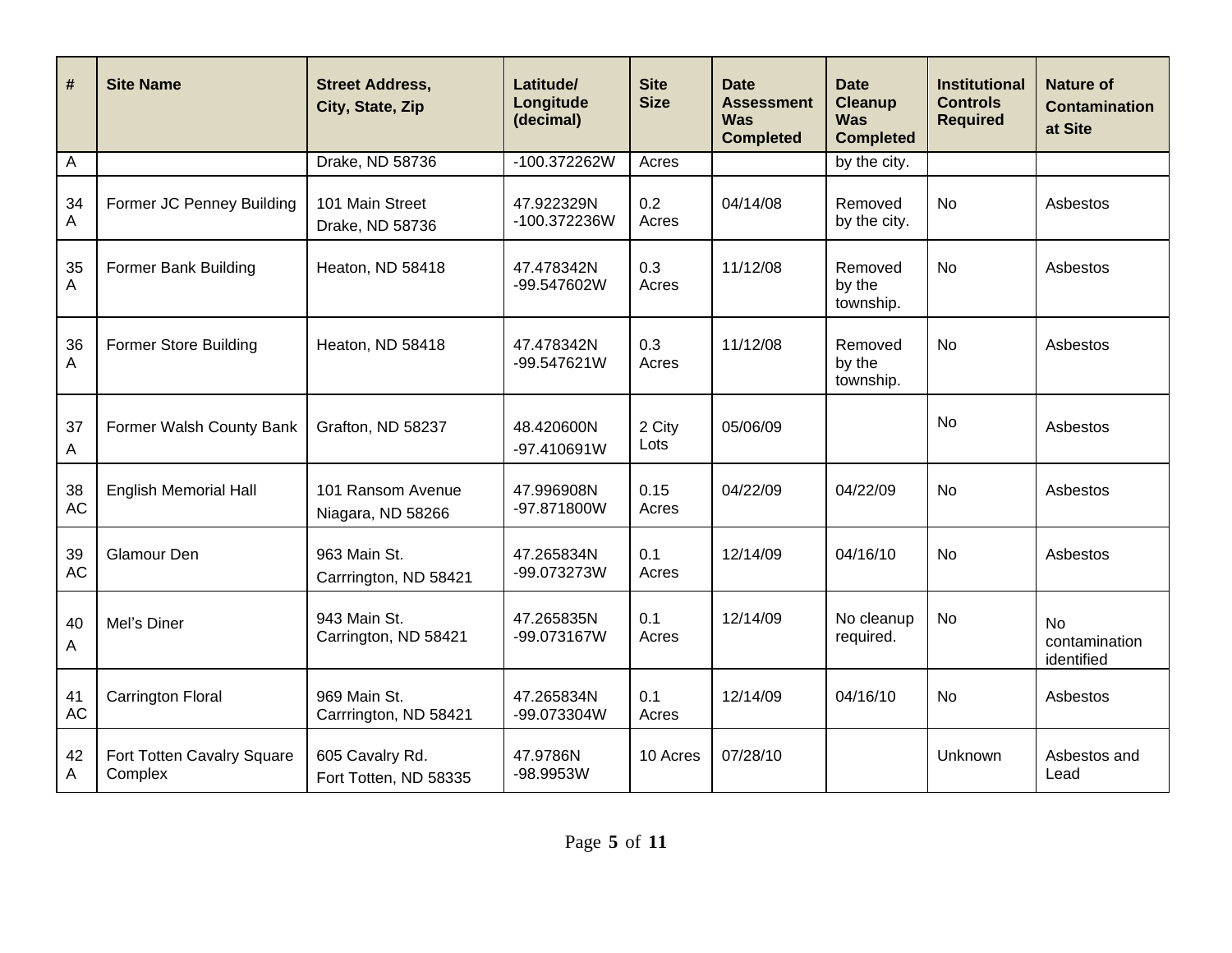| #                 | <b>Site Name</b>                 | <b>Street Address,</b><br>City, State, Zip  | Latitude/<br>Longitude<br>(decimal) | <b>Site</b><br><b>Size</b> | <b>Date</b><br><b>Assessment</b><br><b>Was</b><br><b>Completed</b> | <b>Date</b><br><b>Cleanup</b><br><b>Was</b><br><b>Completed</b> | <b>Institutional</b><br><b>Controls</b><br><b>Required</b> | Nature of<br><b>Contamination</b><br>at Site |
|-------------------|----------------------------------|---------------------------------------------|-------------------------------------|----------------------------|--------------------------------------------------------------------|-----------------------------------------------------------------|------------------------------------------------------------|----------------------------------------------|
| 43<br>$\mathsf C$ | Former Radke Building            | 1014 Central Ave.<br>Walhalla, ND 58282     | 48.582083N<br>-97.545542W           | 0.1<br>Acres               | 05/30/09<br>Conducted<br>by City                                   | 09/01/10                                                        | <b>No</b>                                                  | Asbestos                                     |
| 44<br><b>AC</b>   | <b>Former Library Building</b>   | 1013 Central Ave.<br>Walhalla, ND 58282     | 48.582086N<br>-97.545561W           | 0.1<br>Acres               | 04/06/10                                                           | 09/01/10                                                        | <b>No</b>                                                  | Asbestos                                     |
| 45<br>$\mathsf C$ | Green Apartment Bldg.            | 906 Central Ave.<br>Walhalla, ND 58282      | 48.581844N<br>-97.540030W           | 0.1<br>Acres               | 05/30/09<br>Conducted<br>by City                                   | 09/01/10                                                        | <b>No</b>                                                  | Asbestos                                     |
| 46<br>C           | <b>Former Rental House</b>       | 305 11th St.<br>Walhalla, ND 58282          | 48.552105N<br>-97.545083W           | 0.1<br>Acres               | 05/30/09<br>Conducted<br>by City                                   | 09/01/10                                                        | N o                                                        | Asbestos                                     |
| 47<br>A           | Old Schoolhouse and Gym          | 107 2 <sup>nd</sup> Ave<br>Forbes, ND 58439 | 45.563854N<br>-98.470744W           | 2 Acres                    | 07/13/10                                                           | No cleanup<br>required in<br>Gym                                | <b>No</b>                                                  | Asbestos                                     |
| 48<br>Α           | Former Law Enforcement<br>Center | 512 4th Ave E<br>Williston, ND 58801        | 48.085785N<br>-103.365593W          | 0.7<br>Acres               | 9/30/10                                                            |                                                                 | Unknown                                                    | Asbestos and<br>Lead                         |
| 49<br><b>AC</b>   | Verona Community Center          | 205 7th St.<br>Verona, ND 58490             | 46.3649673N<br>-98.0675525W         | 0.1 Acre                   | 11/02/10                                                           | 3/15/11<br>(partial<br>cleanup)<br>5/6/18                       | <b>No</b>                                                  | Asbestos                                     |
| 50<br><b>AC</b>   | Old Super Value Store            | 8 N Centennial St.<br>Wishek, ND 58495      | 46.153373N<br>-99.332895W           | 4 City<br>lots             | 12/20/10                                                           | 2/29/12                                                         | <b>No</b>                                                  | Asbestos                                     |
| 51<br>A           | Old Red Owl Store                | 23 N Centennial St.<br>Wishek, ND 58495     | 46.153588N<br>-99.332662W           | 1 City lot                 | 12/20/10                                                           | No cleanup<br>required                                          | <b>No</b>                                                  | Asbestos                                     |
| 52<br>C           | Vacant Building                  | 425 Railroad Ave N<br>Leonard, ND 58052     | 46.390568N<br>-97.144890W           | 0.2 Acre                   | 08/06/10<br>Conducted<br>by City                                   | 2/23/11                                                         | <b>No</b>                                                  | Asbestos                                     |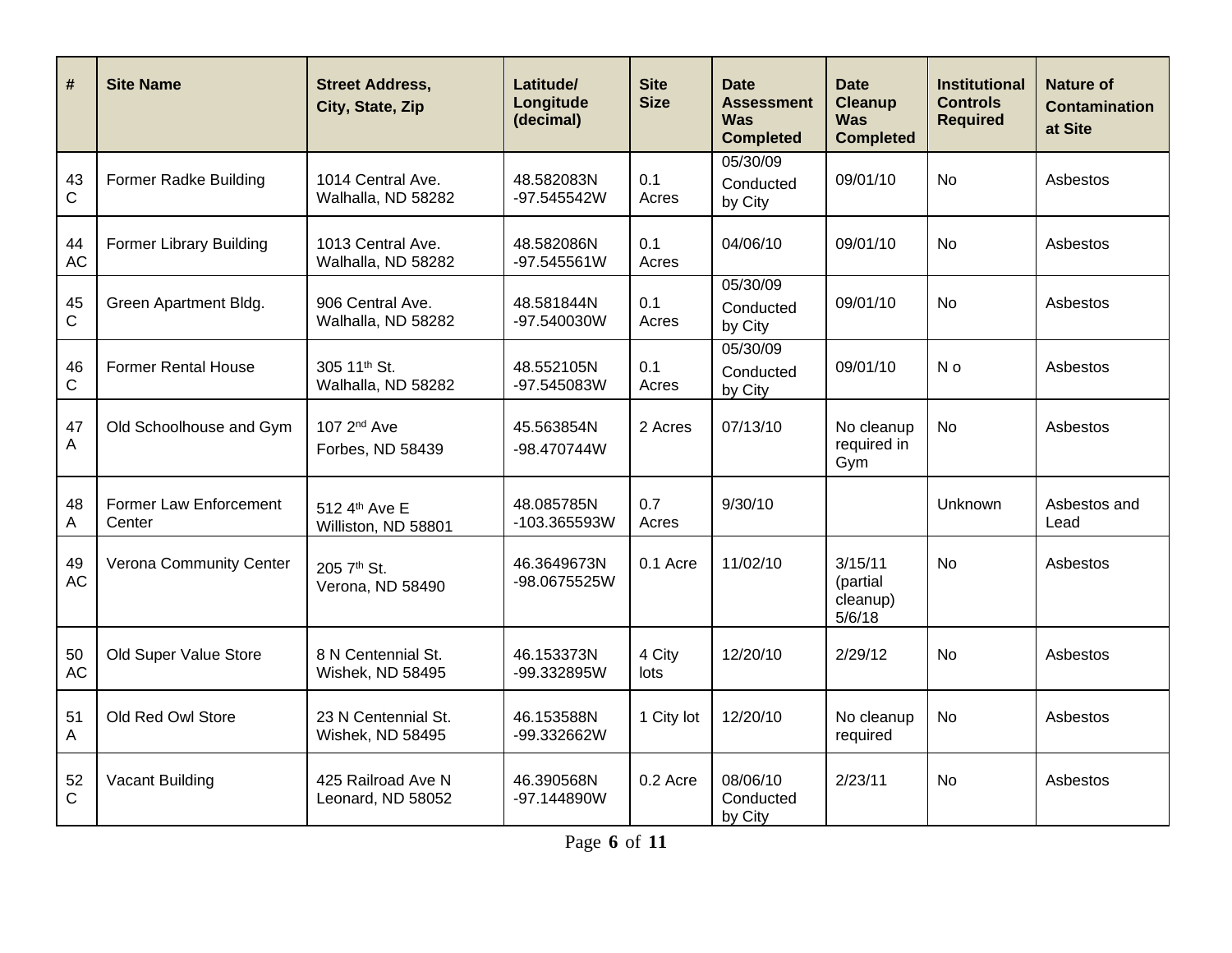| #               | <b>Site Name</b>                                                          | <b>Street Address,</b><br>City, State, Zip       | Latitude/<br>Longitude<br>(decimal) | <b>Site</b><br><b>Size</b> | Date<br>Assessment<br><b>Was</b><br><b>Completed</b> | <b>Date</b><br><b>Cleanup</b><br><b>Was</b><br><b>Completed</b> | <b>Institutional</b><br><b>Controls</b><br><b>Required</b> | <b>Nature of</b><br><b>Contamination</b><br>at Site |
|-----------------|---------------------------------------------------------------------------|--------------------------------------------------|-------------------------------------|----------------------------|------------------------------------------------------|-----------------------------------------------------------------|------------------------------------------------------------|-----------------------------------------------------|
| 53<br>A         | <b>Cavalier County Memorial</b><br><b>Hospital Administrative</b><br>Wing | 909 2 <sup>nd</sup> St<br>Langdon, ND 58249      | 48.7612524N<br>-98.3666682W         | 0.1 Acre                   | 12/10/10                                             | Completed<br>by Cavalier<br>County                              | <b>No</b>                                                  | Asbestos                                            |
| 54<br><b>AC</b> | Former Bowling Alley/<br>Motorcycle Shop/ Coffee<br>Shop                  | 15 Main St.<br>Velva, ND 58790                   | 48.0547654N<br>-100.554816W         | 0.1 Acre                   | 01/14/11                                             | 4/25/12                                                         | <b>No</b>                                                  | Asbestos                                            |
| 55<br><b>AC</b> | <b>Former Rolla Mercantile</b><br>Bldg.                                   | 107 Main Ave. E<br>Rolla, ND 58367               | 48.513444N<br>-99.365416W           | 0.1 Acre                   | 04/04/11                                             | 3/1/12                                                          | <b>No</b>                                                  | Asbestos                                            |
| 56<br>A         | Former "The Attic" Bldg.                                                  | 302 Elm St. NE<br>Tioga, ND 58852                | 48.234813N<br>-102.554775W          | 0.1 Acre                   | 04/12/11                                             | No cleanup<br>required                                          | <b>No</b>                                                  | <b>No</b><br>contamination<br>identified            |
| 57<br>Α         | Former Lansford School<br>Bldg.                                           | 611 Helming St.<br>Lansford, ND 58750            | 48.373133N<br>$-101.223485W$        | 1 Acre                     | 05/26/11                                             |                                                                 | <b>No</b>                                                  | Asbestos                                            |
| 58<br>C         | Former St. Anthony's<br><b>Church Parish House</b>                        | 204 2 <sup>nd</sup> St. N<br>Fairmount, ND 58030 | 46.032400N<br>-96.360972W           | 0.1 Acre                   | 10/02/11<br>Conducted<br>by Church                   | 2/14/12                                                         | <b>No</b>                                                  | Asbestos                                            |
| 59<br>Α         | Former 1 <sup>st</sup> National Bank<br><b>Building</b>                   | 320 Main Ave.<br>Marion, ND 58466                | 46.6071182N<br>-98.3332782W         | 0.1 Acre                   | 07/19/12<br>Partial<br>Assessment                    | Declared<br>unsafe for<br>entry                                 | <b>No</b>                                                  | Asbestos                                            |
| 60<br>C         | <b>Walhalla Clinic</b>                                                    | 301 5 <sup>th</sup> St.<br>Walhalla, ND 58282    | 48.9185N<br>$-97.9211W$             | 0.1 Acre                   | 8/21/12<br>Conducted<br>by City                      | 12/20/13                                                        | <b>No</b>                                                  | Asbestos                                            |
| 61<br>C         | St. Francis Convent<br>Gymnasium                                          | 102 6 <sup>th</sup> St.<br>Hankinson, ND 58041   | 46.0663N<br>$-96.9013W$             | 0.15<br>Acre               | 12/27/12<br>Conducted<br>by Convent                  | 6/7/13                                                          | <b>No</b>                                                  | Asbestos                                            |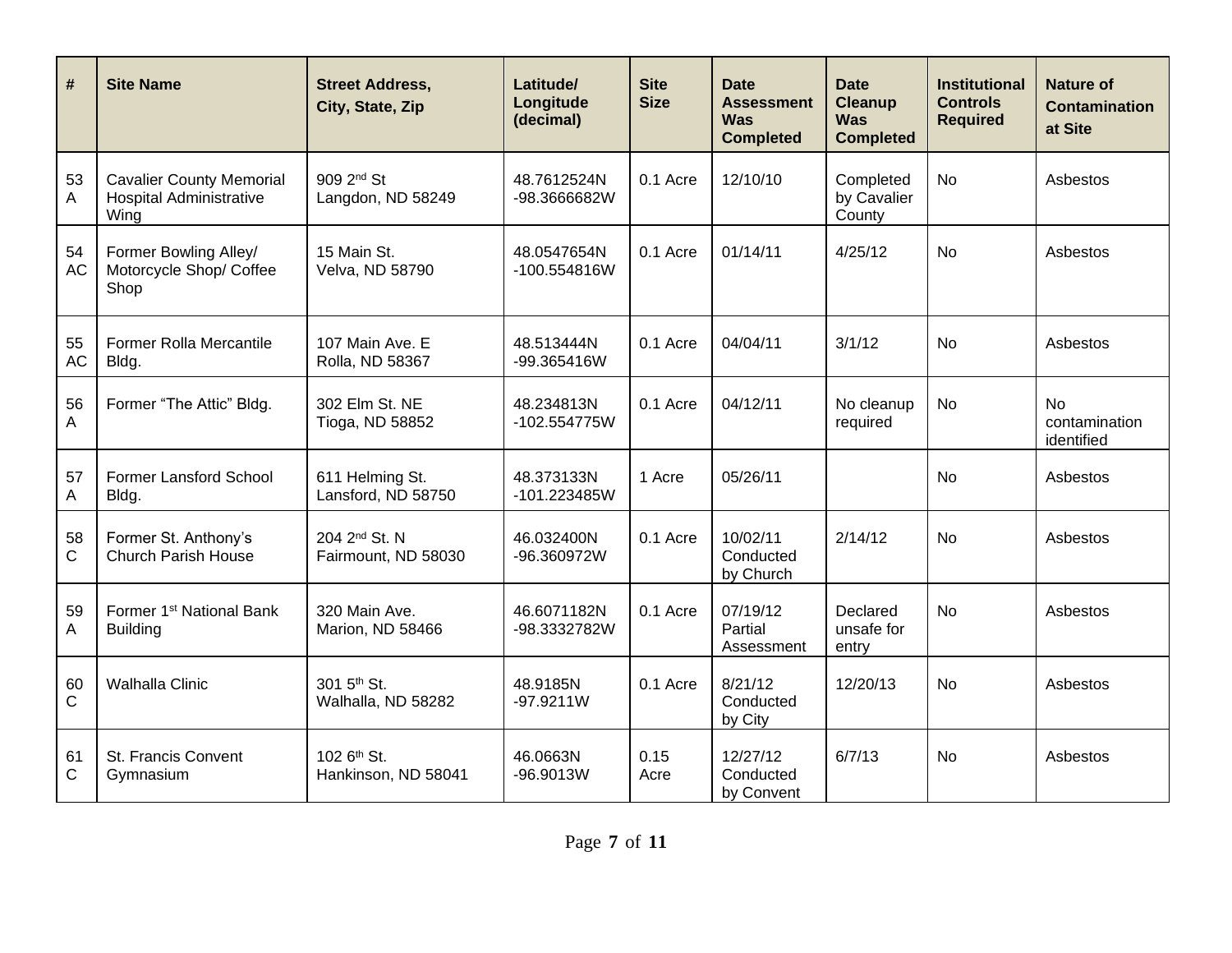| #                 | <b>Site Name</b>                                           | <b>Street Address,</b><br>City, State, Zip          | Latitude/<br>Longitude<br>(decimal) | <b>Site</b><br><b>Size</b> | <b>Date</b><br><b>Assessment</b><br><b>Was</b><br><b>Completed</b> | <b>Date</b><br><b>Cleanup</b><br><b>Was</b><br><b>Completed</b> | <b>Institutional</b><br><b>Controls</b><br><b>Required</b> | <b>Nature of</b><br><b>Contamination</b><br>at Site |
|-------------------|------------------------------------------------------------|-----------------------------------------------------|-------------------------------------|----------------------------|--------------------------------------------------------------------|-----------------------------------------------------------------|------------------------------------------------------------|-----------------------------------------------------|
| 62<br>$\mathsf C$ | St. Francis Convent Chapel                                 | 102 6 <sup>th</sup> St.<br>Hankinson, ND 58041      | 46.0663N<br>$-96.9013W$             | 0.2<br>Acres               | 10/30/12<br>Conducted<br>by Convent                                | 7/28/13                                                         | <b>No</b>                                                  | Asbestos                                            |
| 63<br>C           | Former Anderson Hotel                                      | 312 1st Ave, SW<br>Hankinson, ND 58041              | 46.0701N<br>$-96.9036W$             | 0.2<br>Acres               | 11/21/12<br>Conducted<br>by City                                   | 9/8/13                                                          | <b>No</b>                                                  | Asbestos                                            |
| 64<br>C           | <b>Stanley City Hall</b>                                   | 221 S Main St.<br>Stanley, ND 58784                 | 48.3144N<br>$-102.39W$              | 0.27<br>Acres              | 3/26/2013<br>and 4/4/2013<br>Conducted<br>by City                  | 8/25/14                                                         | No                                                         | Asbestos,<br>Gasoline                               |
| 65<br>C           | Former Hodney Hotel                                        | 134 4th Ave SE<br>Lakota, ND 58344                  | 48.0360N<br>-98.3432W               | 0.1<br>Acres               | 10/24/13<br>Conducted<br>by City                                   | 3/11/14                                                         | <b>No</b>                                                  | Asbestos                                            |
| 66<br>C           | <b>Wishek Community</b><br>Hospital                        | 1007 4th Ave S<br>Wishek, ND 58495                  | 46.2569N<br>$-99.5571W$             | 0.56<br>Acres              | 5/10/11<br>Conducted<br>by City                                    | 8/28/14                                                         | <b>No</b>                                                  | Asbestos                                            |
| 67<br>С           | <b>Valley City-Barnes County</b><br><b>Health Building</b> | 149 4 <sup>th</sup> St. NE<br>Valley City, ND 58072 | 46.9263N<br>-98.0024W               | 0.52<br>Acres              | 2/12/15<br>Conducted<br>by City                                    | 3/31/15                                                         | <b>No</b>                                                  | Asbestos                                            |
| 68<br><b>AC</b>   | <b>Former Pioneer Homes</b><br>Nursing Home                | 301 3rd St.<br>Hazen, ND 58545                      | 47.2956N<br>$-101.6187W$            | 1.53<br>Acres              | 07/21/15                                                           | 12/18/15                                                        | <b>No</b>                                                  | Asbestos, Lead<br>paint                             |
| 69<br><b>AC</b>   | <b>Hammelton Building</b>                                  | 424 Main St.<br>Lisbon, ND 58054                    | 46.4416N<br>$-97.6818W$             | 0.32<br>Acres              | 08/25/15                                                           | 12/22/15                                                        | <b>No</b>                                                  | Asbestos, Lead<br>paint                             |
| 70<br>$\mathsf C$ | <b>Former Milnor Variety Store</b>                         | 506 Main St.<br>Milnor, ND 58060                    | 46.2582N<br>$-97.4558W$             | 0.1<br>Acres               | 06/14/16<br>Conducted<br>by City                                   | 1/12/2017                                                       | <b>No</b>                                                  | Asbestos                                            |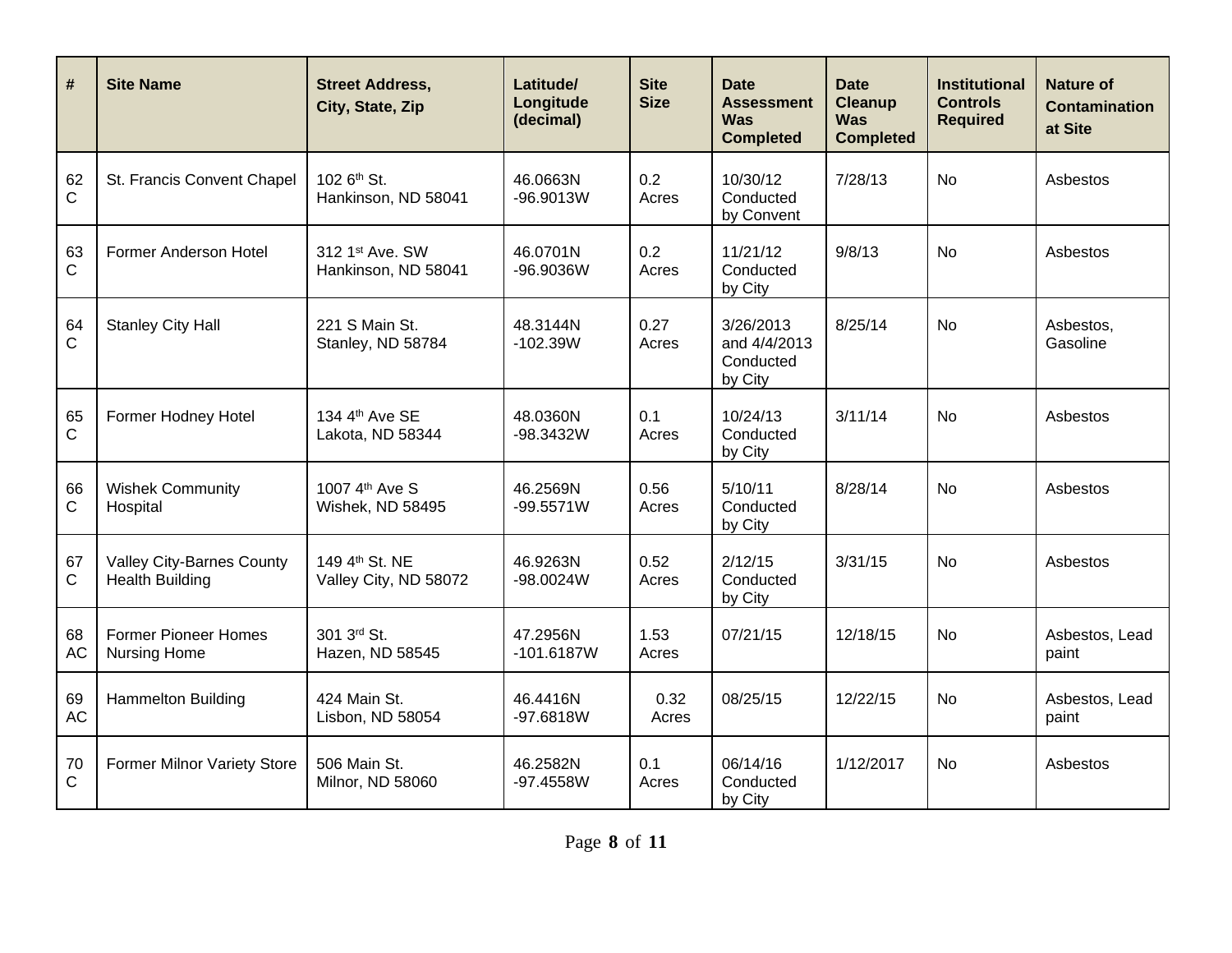| $\#$                 | <b>Site Name</b>                                          | <b>Street Address,</b><br>City, State, Zip | Latitude/<br>Longitude<br>(decimal) | <b>Site</b><br><b>Size</b> | <b>Date</b><br><b>Assessment</b><br><b>Was</b><br><b>Completed</b> | <b>Date</b><br><b>Cleanup</b><br><b>Was</b><br><b>Completed</b> | <b>Institutional</b><br><b>Controls</b><br><b>Required</b> | <b>Nature of</b><br><b>Contamination</b><br>at Site |
|----------------------|-----------------------------------------------------------|--------------------------------------------|-------------------------------------|----------------------------|--------------------------------------------------------------------|-----------------------------------------------------------------|------------------------------------------------------------|-----------------------------------------------------|
| 71<br><b>AC</b>      | <b>Cavalier County</b><br>Courthouse                      | 901 3rd St.<br>Langdon, ND 58249           | 48.7614N<br>-98.3679W               | 2 Acres                    | 7/27/2016                                                          | 10/24/2016                                                      | <b>No</b>                                                  | Asbestos                                            |
| 72<br>C              | Sakakawea Medical Center                                  | 510 8th Ave. NE<br>Hazen, ND 58545         | 47.2983N<br>$-101.6101W$            | 18.3<br>Acres              | 11/21/2014<br>Conducted<br>by Hospital                             | 5/17/2017                                                       | <b>No</b>                                                  | Asbestos                                            |
| 73<br>C              | <b>Wilton Motors Building</b>                             | 104 Dakota Ave.<br>Wilton, ND 58579        | 47.1586N<br>$-100.7839W$            | 0.146<br>Acres             | 11/22/2016<br>Conducted<br>by City                                 | 7/20/2017                                                       | <b>No</b>                                                  | Asbestos                                            |
| 74<br>$\mathbf C$    | Good Shepherd Home                                        | 709 4th Ave, NE<br>Watford City, ND 58854  | 47.8046N<br>$-103.2733W$            | 4 Acres                    | 6/24/2015<br>Conducted<br>by owner                                 | 8/03/2017                                                       | <b>No</b>                                                  | Asbestos                                            |
| 75<br><b>AC</b>      | Former Michigan School/<br><b>Fargo Assembly Building</b> | 217 State Ave.<br>Michigan, ND 58259       | 48.0227N<br>$-98.1243W$             | 2.5<br><b>Acres</b>        | 3/19/2018                                                          | 8/15/2019<br>partial<br>abatement                               | <b>No</b>                                                  | <b>Asbestos</b>                                     |
| 76<br>AC             | Former John's Bar                                         | 118 Main St. N<br>Belfield, ND 58622       | 46.8855N<br>$-103.1993W$            | 0.08<br>Acres              | 1/15/2018                                                          | 6/4/2020                                                        | <b>No</b>                                                  | Asbestos                                            |
| 77<br><b>AC</b>      | Rugby City Armory                                         | 1098 S Main Ave.<br>Rugby, ND 58368        | 48.3601N<br>-99.9955W               | 0.2<br>Acres               | 12/26/2017                                                         | 9/24/2018<br>partial<br>abatement                               | <b>No</b>                                                  | Asbestos                                            |
| 78<br><b>AC</b>      | Former Lidgerwood Civic<br>Center                         | 4 Park St.<br>Lidgerwood, ND 58053         | 46.0756N<br>$-97.1521W$             | 0.065<br>Acres             | 4/27/2016<br>Conducted<br>by City                                  | 5/23/2018                                                       | <b>No</b>                                                  | Asbestos                                            |
| 79<br><b>AC</b><br>C | <b>Former Central Middle</b><br>School                    | 725 Griggs Ave.<br>Grafton, ND 58237       | 48.4173N<br>$-97.4127W$             | 3.0<br>Acres               | 9/28/2018                                                          | 4/14/2020                                                       | <b>No</b>                                                  | Asbestos                                            |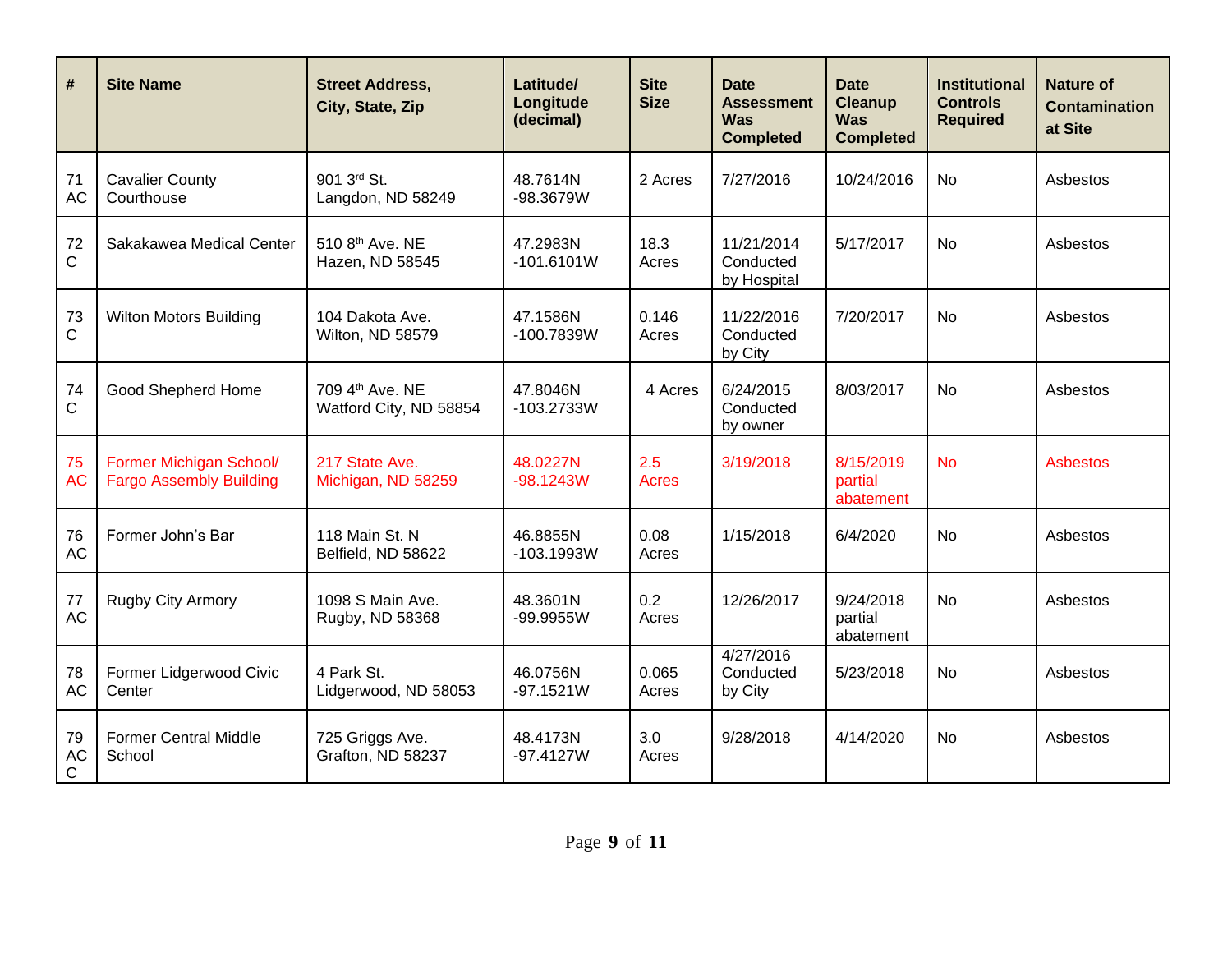| #                              | <b>Site Name</b>                                        | <b>Street Address,</b><br>City, State, Zip                         | Latitude/<br>Longitude<br>(decimal) | <b>Site</b><br><b>Size</b> | Date<br><b>Assessment</b><br><b>Was</b><br><b>Completed</b> | <b>Date</b><br><b>Cleanup</b><br><b>Was</b><br><b>Completed</b> | <b>Institutional</b><br><b>Controls</b><br><b>Required</b> | <b>Nature of</b><br><b>Contamination</b><br>at Site |
|--------------------------------|---------------------------------------------------------|--------------------------------------------------------------------|-------------------------------------|----------------------------|-------------------------------------------------------------|-----------------------------------------------------------------|------------------------------------------------------------|-----------------------------------------------------|
| 80<br><b>AC</b>                | Former Tuftedahl Chevrolet<br><b>Building</b>           | 18 Central Ave. W<br>Crosby, ND 58730                              | 48.9136N<br>$-103.2963W$            | 0.16<br>Acres              | 12/21/2018                                                  | 9/30/2021                                                       | <b>No</b>                                                  | Asbestos<br>Hazardous W<br>Universal W              |
| 81<br><b>AC</b><br>$\mathsf C$ | Former Nygaard Oil Station                              | 45 Main St.<br>Noonan, ND 58765                                    | 48.8920N<br>$-103.0099W$            | 0.2<br>Acres               | Asbestos<br>12/21/2018<br><b>TENORM</b><br>6/6/2014         | 4/23/2020<br>Asbestos<br>6/24/2020<br><b>TENORM</b>             | <b>No</b>                                                  | Asbestos<br><b>TENORM</b><br>Petroleum              |
| 82<br>$\mathsf C$              | Old Minnewaukan Bar                                     | 151 Main St. E<br>Minnewaukan, ND 58351                            | 48.0717N<br>$-99.2510W$             | 0.08<br>Acres              | 6/20/2018<br>Conducted<br>by City                           | 8/20/2021                                                       | <b>No</b>                                                  | Asbestos                                            |
| 83<br>$\mathsf C$              | Old Minnewaukan Cafe                                    | 131 Main St.<br>Minnewaukan, ND 58351                              | 48.0712N<br>$-99.2517W$             | 0.08<br>Acres              | 6/20/2018<br>Conducted<br>by City                           | 8/20/2021                                                       | <b>No</b>                                                  | Asbestos                                            |
| 84<br>A                        | <b>Former Crotty House</b>                              | 152 Hayden St. W<br>Pembina, ND 58271                              | 48.9698N<br>$-97.2423W$             | 0.5 Acre                   | 3/8/2019                                                    |                                                                 |                                                            | <b>Asbestos</b>                                     |
| 85                             | <b>Old Cathay School</b>                                | <b>Block 2, Cathay Park</b><br><b>Addition</b><br>Cathay, ND 58422 | 47.5525N<br>$-99.4106W$             | 1.6<br><b>Acres</b>        | 9/26/2019<br>Conducted<br>by EPA                            |                                                                 |                                                            | <b>Asbestos</b>                                     |
| 86                             | <b>Deering Community Center</b>                         | 110 E Main St.<br>Deering, ND 58731                                | 48.3966N<br>$-101.0497W$            | 0.48<br>Acres              | 8/14/2018<br>Conducted<br>by City                           |                                                                 |                                                            | <b>Asbestos</b>                                     |
| 87<br>A                        | Former Wolford Public<br>School                         | 501 3rd Ave SW<br>Wolford, ND 58385                                | 48.4946N<br>-99.7054W               | 0.56<br>Acres              | 7/17/2020                                                   |                                                                 | <b>No</b>                                                  | Asbestos                                            |
| 88<br>A                        | <b>Former Peoples and</b><br><b>Enderlin State Bank</b> | 311 Huron St.<br>Sheldon, ND 58068                                 | 46.5889N<br>$-97.4926W$             | 0.09<br>Acres              | 7/20/2020                                                   |                                                                 |                                                            | <b>Asbestos</b>                                     |